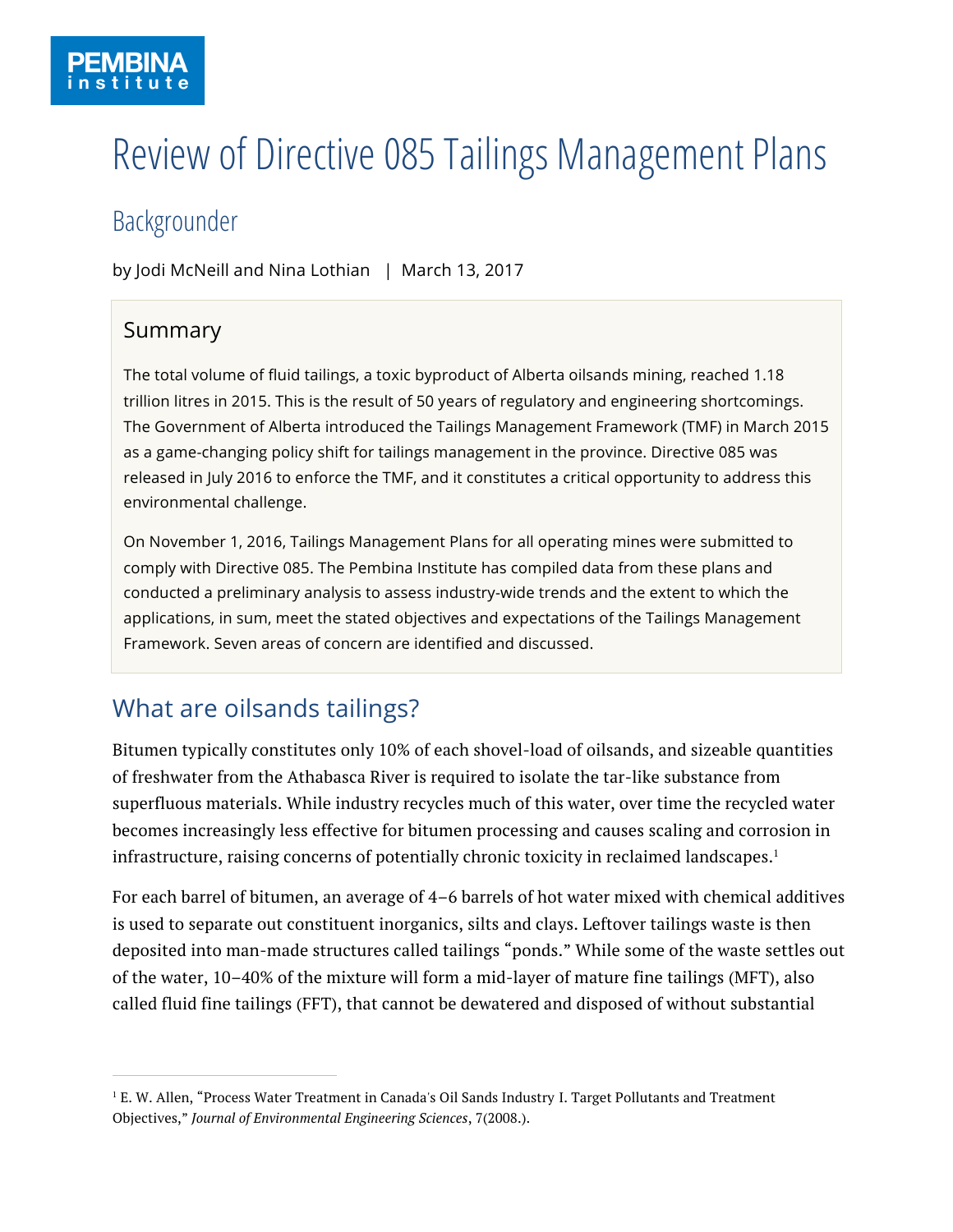technological intervention.<sup>2</sup> MFT are technically defined as tailings containing suspended claylike fine solids measuring 44 microns or smaller.

If left alone, it would take hundreds of years for the solids in MFT to naturally settle to the bottom of the ponds. This is the primary reason why tailings ponds cannot be easily reclaimed, resulting in their perpetual growth ever since industrial-scale oilsands mining began in the late 1960s. In 2015 there were 1.18 trillion litres of tailings on Alberta's landscape, <sup>3</sup> and the volume of the ponds continues to grow. 4

### Why are tailings dangerous?

#### Toxic contents and seepage

Salt concentrations continuously increase in both tailings ponds and surrounding boreal forest habitats from mining operations, rendering reclamation progressively more unmanageable. The enormous tailings ponds also contain a host of toxic materials including bitumen, naphthenic acids, cyanide, phenols, arsenic, cadmium, chromium, copper, lead and zinc. These materials are released during oilsands processing and become increasingly concentrated in tailings ponds over time.<sup>5</sup> Moreover, there is evidence the ponds may leak. In 2008, Environmental Defence used industry information to arrive at a conservative estimate of overall leakage from oilsands tailings ponds in Alberta. This study estimated the ponds to be leaking at least 11 million litres a day of contaminated water into the environment, equivalent to over 4 billion litres a year. $^6$ 

### Technological uncertainties

In the last decade, industry has invested extensively in figuring out how to effectively and reliably clean up tailings. Companies are currently employing technologies such as centrifugation, tailings reduction technology, and carbon dioxide amended tailings. Unfortunately, each leading technology option still faces uncertainties in terms of its ability to not only effectively and efficiently treat tailings, but also to produce self-sustaining final ecosites. For instance, most companies currently propose 'water capping,' which would allow them to dump untreated fluid tailings into old mine pits and permanently cap them with

<sup>2</sup> Natural Resources Canada, "Dewatering Wet Tailings Generated From Oil Sands Extraction." http://www.nrcan.gc.ca/energy/funding/current-funding-programs/eii/16122

<sup>3</sup> Calculation based on data compiled from submitted TMPs, as well as the Mildred Lake Extension (MLX) project that is currently under regulatory review. TMPs are accessible at https://www.aer.ca/about-aer/spotlight-on/fluidtailings-management-applications

<sup>4</sup> Alberta Department of Energy, Facts and Statistics. http://www.energy.alberta.ca/Oilsands/791.asp

<sup>5</sup> "Process Water Treatment in Canada's Oil Sands Industry."

<sup>6</sup> M. Price, *11 Million Litres a Day: The Tar Sands' Leaking Legacy* (Environmental Defence, 2008). http://environmentaldefence.ca/report/report-11-million-litres-a-day-the-tar-sands-leaking-legacy/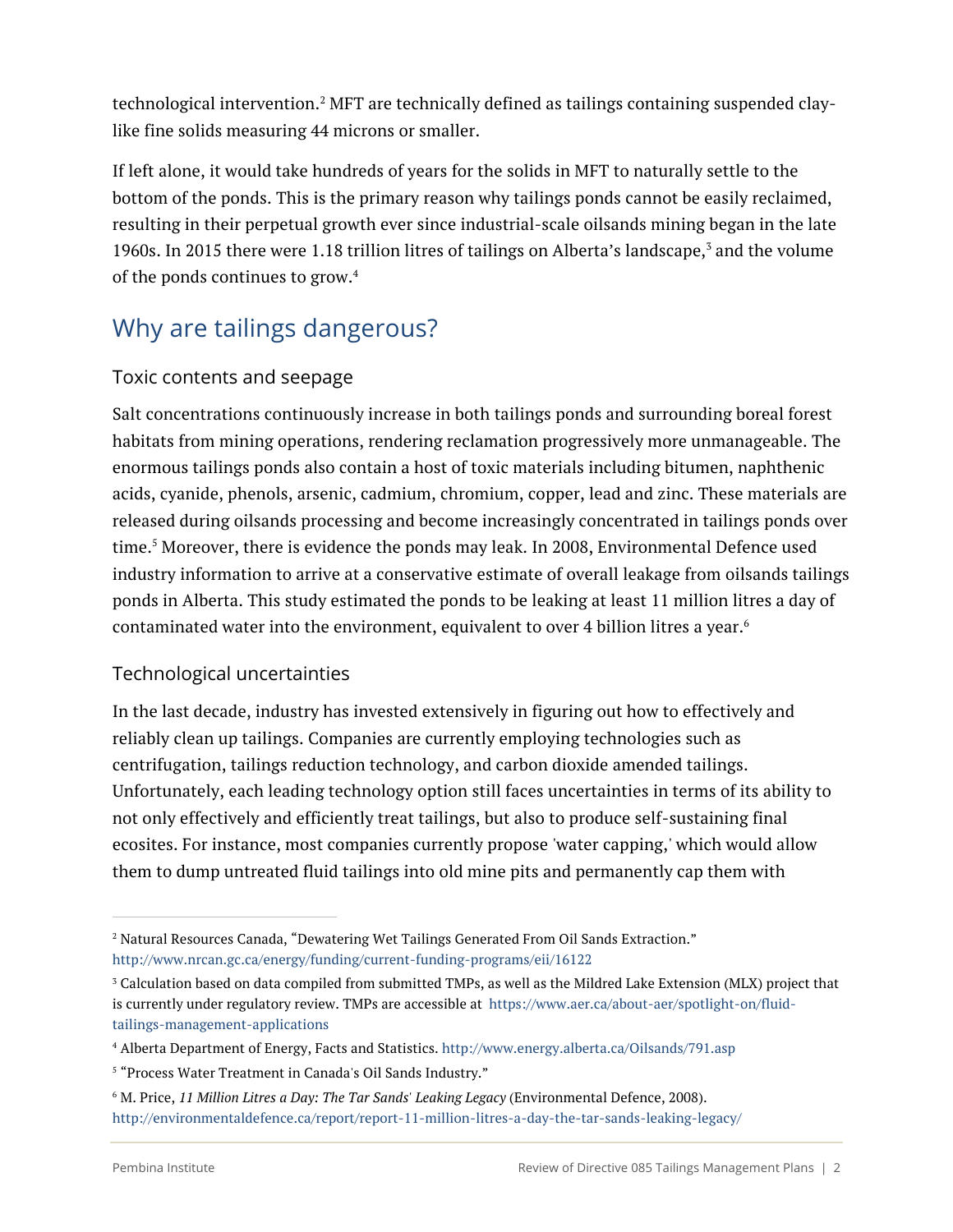freshwater from the Athabasca River. There is no guarantee that this proposed approach will permanently separate the toxic tailings from the rest of the environment.7

### Risks for wildlife

Fluid tailings are warm when disposed of, so tailings ponds do not entirely freeze over in the winter. Consequently, wildlife are attracted to the toxic ponds in cold weather. Mine operators typically use deterrents like air cannons and decoys to scare off birds and other wildlife, but these measures are not always successful. If animals are exposed to the ponds, they can become covered in residual bitumen, a potentially deadly fate. Notorious examples of the risk tailings pose to wildlife occurred in 2008 when 1,600 migrating ducks died after landing in a Syncrude operated pond, ${}^{8}$  and again in 2010, when despite heightened attempts to dissuade wildlife from approaching the toxic water bodies another 230 ducks died in a Syncrude ponds. $^{\rm 9}$ 

### Risks to human health and greenhouse gas emissions

Tailings emit a range of harmful air pollutants: volatile organic compounds (VOCs), hydrogen sulphide and nitrous oxides. These pollutants have been shown to travel long distances before depositing on terrestrial or aquatic surfaces. VOCs are suspected to have serious human health impacts but are not adequately monitored in the oilsands. $^{\rm 10}$ 

Tailings ponds also emit significant amounts of methane and carbon dioxide, two potent greenhouse gases (GHG). This is due to the microbial biodegradation and fermentation of lost diluent, as well as the oxidation of heavy minerals in residual bitumen. Industry estimates that tailings ponds account for as much as 10% of total GHG emissions from oilsands mining. $^{\rm 11}$ 

### History of tailings regulations in Alberta

The history of Alberta's oilsands tailings regulations in the five decades from 1967 to 2015 can be summarized into the following two broad phases.

http://www.cbc.ca/news/canada/edmonton/syncrude-to-pay-3m-penalty-for-duck-deaths-1.906420

<sup>7</sup> Oil Sands Research and Information Network, *Review of Reclamation Options for Oil Sands Tailings Substrates* (2010). https://era.library.ualberta.ca/files/6q182m059/Reclamation%20Technology%20Review%20- %202010%2007%2016.pdf

<sup>8</sup> CBC News, "Syncrude to Pay \$3M Penalty for Duck Deaths," October 22, 2010.

<sup>9</sup> CBC News, "Oilsands Tailings Ponds Kill More Ducks," October 26, 2010.

http://www.cbc.ca/news/canada/edmonton/oilsands-tailings-ponds-kill-more-ducks-1.934577

<sup>10</sup> Jennifer Grant and Erin Flanagan, *Losing Ground: Why the Problem of Oilsands Tailings Waste Keeps Growing* (Pembina Institute, 2013). http://www.pembina.org/pub/2470

<sup>11</sup> J. Van Loon and R. Penty, "Gassy Ponds May Hold Key to Oilsands Emissions Fight," *Calgary Herald*, August 20, 2016. https://www.pressreader.com/canada/calgary-herald/20160820/282617442159305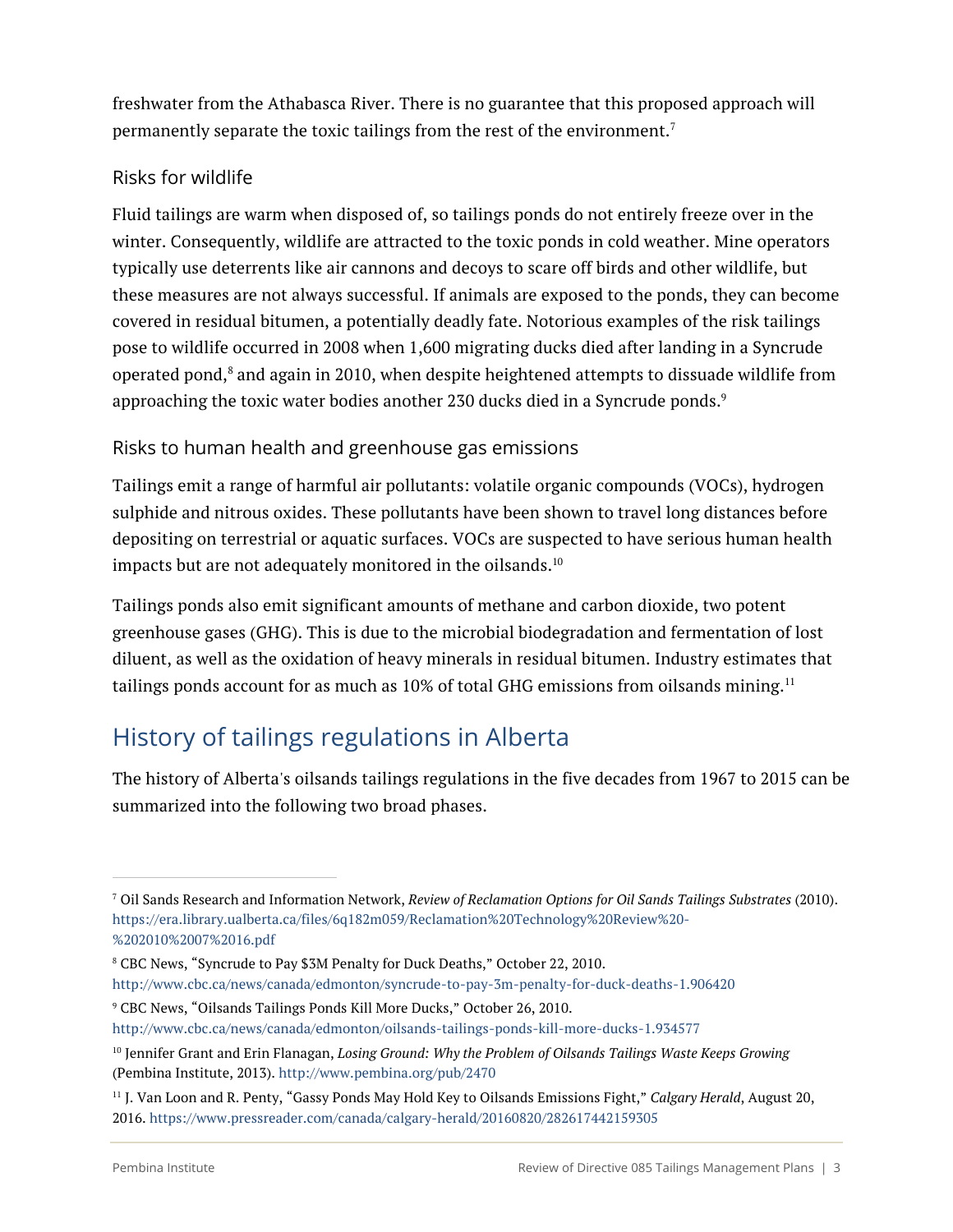#### 1967 to 2009: No regulations

At the outset of commercial oilsands mining, it was not anticipated that suspended clays within fluid tailings would take hundreds of years to naturally settle to the bottom of the ponds.<sup>12</sup> Nonetheless, in 1973 Alberta Environment published a series of reports about the Athabasca oilsands that recognized the nascent ponds as a serious problem with alarming implications for local ecologies and health, and identified industry's technical incapacity to treat MFT as "the most imminent environmental constraint to the future expansion" of oilsands mining.13

Despite industry and government's early knowledge about the severe and largely intractable environmental problems posed by tailings ponds, however, treating and cleaning up fluid tailings remained essentially voluntary for the 40 years prior to 2009. Under the auspices of this extremely permissive management approach, oilsands mining companies consistently failed to meet the commitments promised within their original project applications.<sup>14</sup>

### 2009 to 2013: Directive 074

Addressing mounting public concern, in 2009 the Energy Resources Conservation Board (ERCB) produced new standards for tailings management with Directive 074*: Tailings Performance Criteria and Requirements for Oil Sands Mining Schemes*. <sup>15</sup> This regulation held oilsands mining companies responsible for capturing and drying up to 50% of all new fluid tailings by 2013.

Despite enthusiastic early public assurances from the ERCB regarding the government's strong commitment to enforcing these standards, the Directive proved to be unsuccessful. Within months of its introduction the ERCB began accepting tailings plans that did not comply with the directive. Soon after, the regulator quietly released its annual tailings management reports, revealing that every single company had failed to meet both the standards of Directive 074 and the weaker targets they had individually negotiated with the regulator.<sup>16</sup>

There were no consequences for this non-compliance. The ERCB attributed the en-masse failure to technological problems the industry had encountered when attempting to implement the new standards. So, contrary to promises from the government in 2009 that tailings ponds would soon vanish entirely, the toxic legacy for Albertans has simply continued to

<sup>12</sup> Andrew Nikiforuk, *Tar Sands: Dirty Oil and the Future of a Continent* (Greystone Books, 2010), p.84.

<sup>13</sup> Alberta Environment, *An Environmental Study of The Athabasca Tar Sands* (1973). https://era.library.ualberta.ca/files/z316q223f/1973%20-%20Intercontinental%20- %20Athabasca%20Tar%20Sands%20Report%20&%20Recommendations.pdf

<sup>14</sup> Jennifer Grant, "Oilsands industry losing ground on tailings management," *Pembina Institute*, August 21, 2013. http://www.pembina.org/op-ed/2471

<sup>15</sup> Alberta Energy Regulator, *Directive 074: Tailings Performance Criteria and Requirements for Oil Sands Mining Schemes* (2009)*.* https://www.aer.ca/documents/directives/Directive074.pdf

<sup>16</sup> *Losing Ground*, p.1.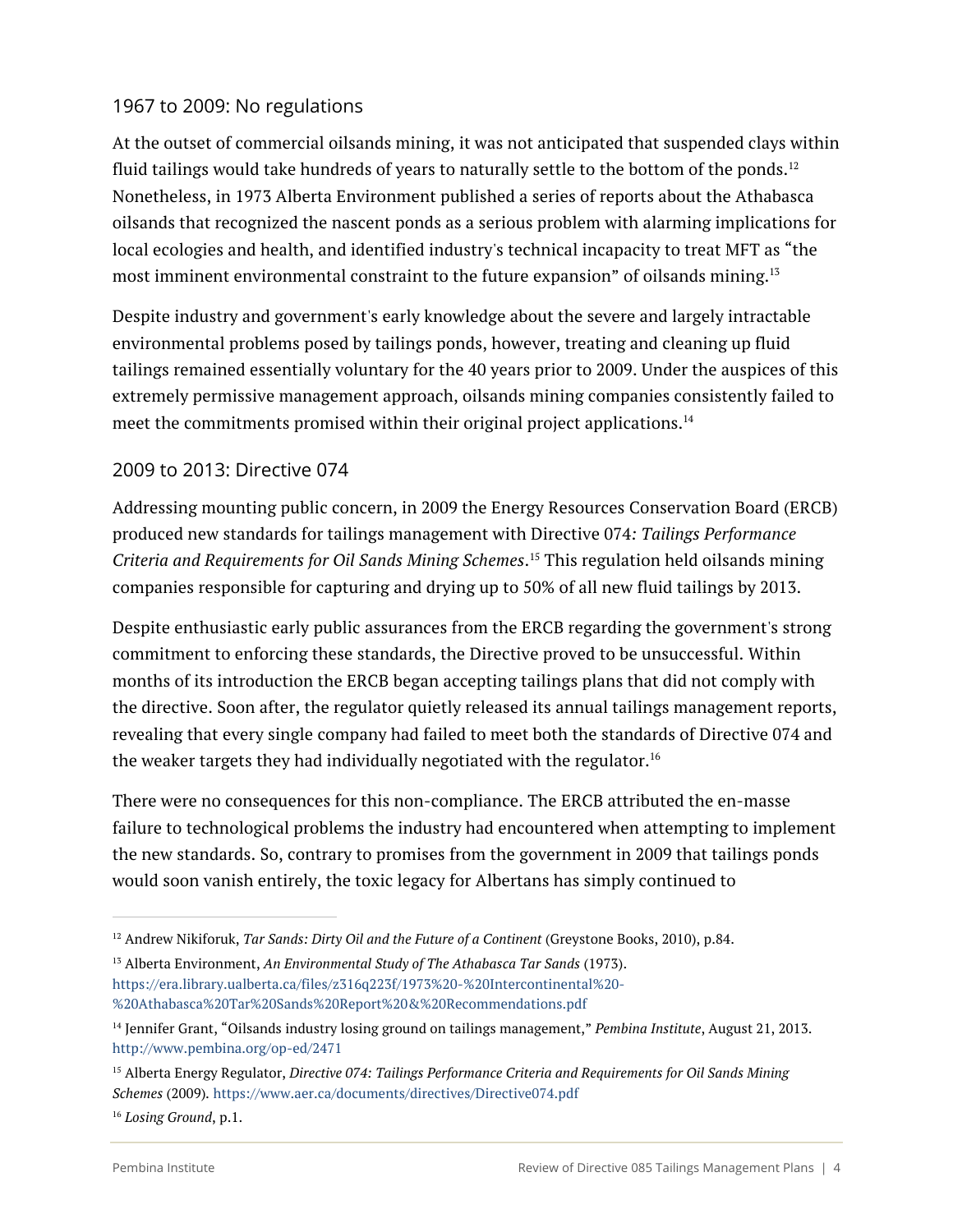exponentially grow.17 Taxpayers in 2006 were concerned that fluid tailings ponds and dykes could have covered an area equivalent to two Sylvan Lakes; today they could cover five.

### A new direction? Introduction of the Tailings Management Framework and Directive 085

In March 2015, the Government of Alberta released the *Tailings Management Framework for the Mineable Athabasca Oil Sands* (TMF)18 under the umbrella of the *Lower Athabasca Regional Framework* (LARP), <sup>19</sup> the latter constituting a 2012-2022 policy direction to establish strategic land use planning and manage the cumulative impacts of industrial development in the oilsands region. For the first time in Alberta's history the TMF set policy targets for legacy fluid tailings, defined as those produced and accrued between 1967 and 2015.

In July 2016, Directive 085: *Fluid Tailings Management for Oil Sands Mining Projects*<sup>20</sup> was introduced by the Alberta Energy Regulator (AER) to enforce the TMF. Unlike the strict individual targets set by Directive 074, this Directive takes a cumulative approach; it is also more flexible and permits companies to propose their own criteria for tailings treatment based on the final landscape targets delineated in their reclamation plans. Moreover, rather than focusing on prescribed standards of trafficability, Directive 085 is oriented around managing volumes of fluid tailings pre- and post-treatment.

The deadline for all current operators to submit a Tailings Management Plan in compliance with Directive 085 was November 1, 2016. With the Government of Alberta's poor track record for adequately managing oilsands tailings, it is imperative that all companies are held to the strict requirements of the Directive and that enforcement mechanisms for non-compliance be clearly prescribed, sufficiently stringent, and compulsory.

<sup>&</sup>lt;sup>17</sup> "Oilsands industry losing ground on tailings management."

<sup>18</sup> Government of Alberta, *Lower Athabasca Region: Tailings Management Framework for the Mineable Athabasca Oil Sands* (2015). http://aep.alberta.ca/lands-forests/cumulative-effects/regional-planning/documents/LARP-TailingsMgtAthabascaOilsands-Mar2015.pdf

<sup>19</sup> Government of Alberta, *Lower Athabasca Regional Plan: 2012-2022* (2012). https://landuse.alberta.ca/LandUse%20Documents/Lower%20Athabasca%20Regional%20Plan%202012- 2022%20Approved%202012-08.pdf

<sup>20</sup> Alberta Energy Regulator, *Directive 085: Fluid Tailings Management for Oil Sands Mining Projects* (2016). https://www.aer.ca/documents/directives/Directive085.pdf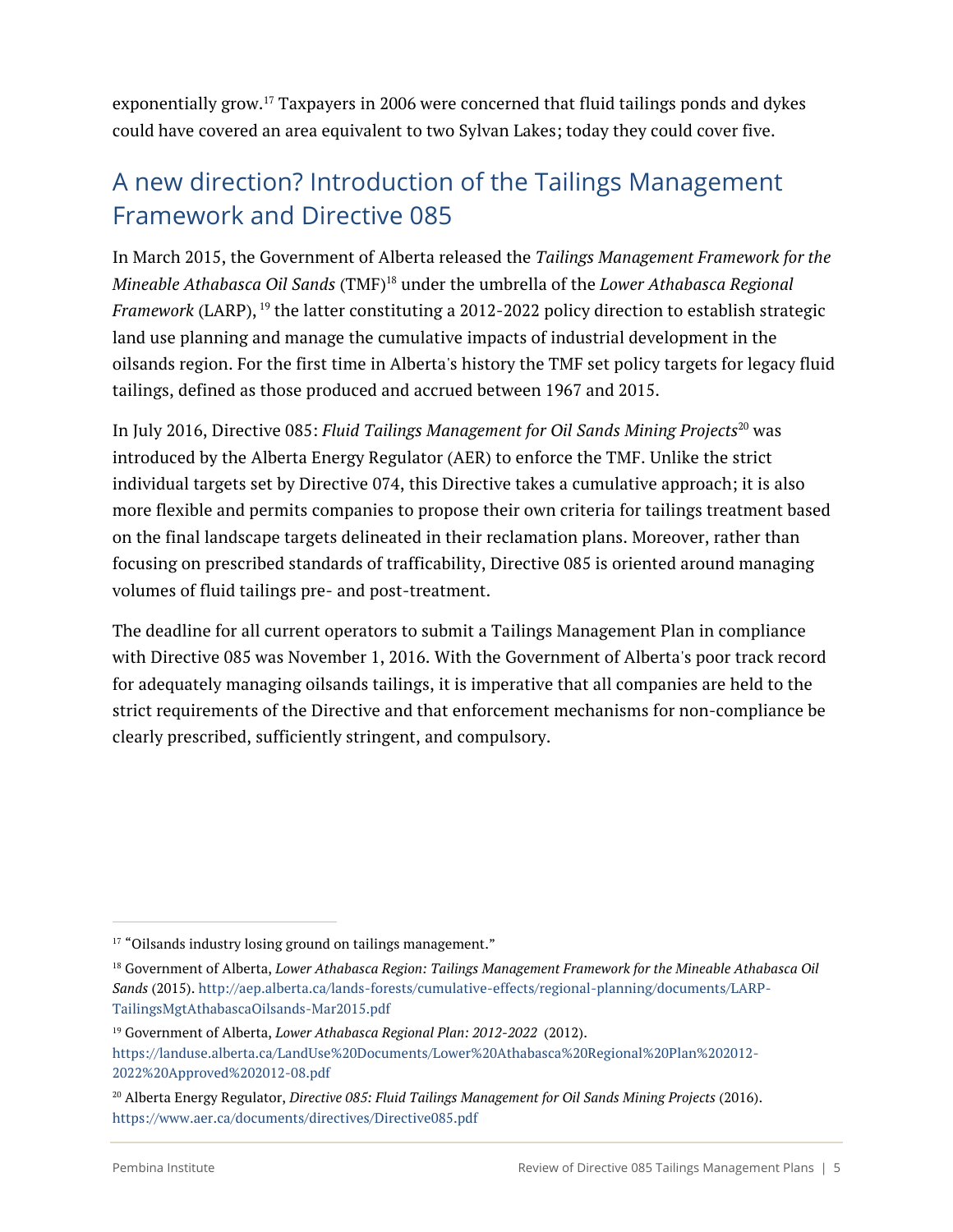### Analysis of industry-wide trends in the Directive 085 applications

The Pembina Institute has compiled data and conducted an analysis of industry-wide trends using Tailings Management Plan (TMP) applications for all operating mines submitted by the November 1 deadline. This analysis identified seven major areas of concern:

### 1. Cumulative tailings volumes

The intent of the Tailings Management Framework is to halt the growth of cumulative fluid tailings volumes *as soon as technically possible* and then to require companies to steadily reduce volumes while accelerating the rate of reclamation. The Pembina Institute is concerned that this intent is not reflected in the individual TMPs.

The graph on page 28 of the TMF is a central reference in determining how the applications are, in sum, measuring up to the stated expectations of the framework. This graph was predicated on \$100/bbl oil, and included projected tailings profiles for five hypothetical oilsands projects and three projects for which data is not available (Total's Joslyn Mine, Syncrude's Aurora South Mine, and Suncor's Fort Hills Mine). For the analysis, the Pembina Institute removed these projects from the original TMF line (Figure 1). The adjusted graph demonstrates that tailings volumes could now be expected to decline after 2020.



#### Figure 1. Expected cumulative fluid tailings volumes in the TMF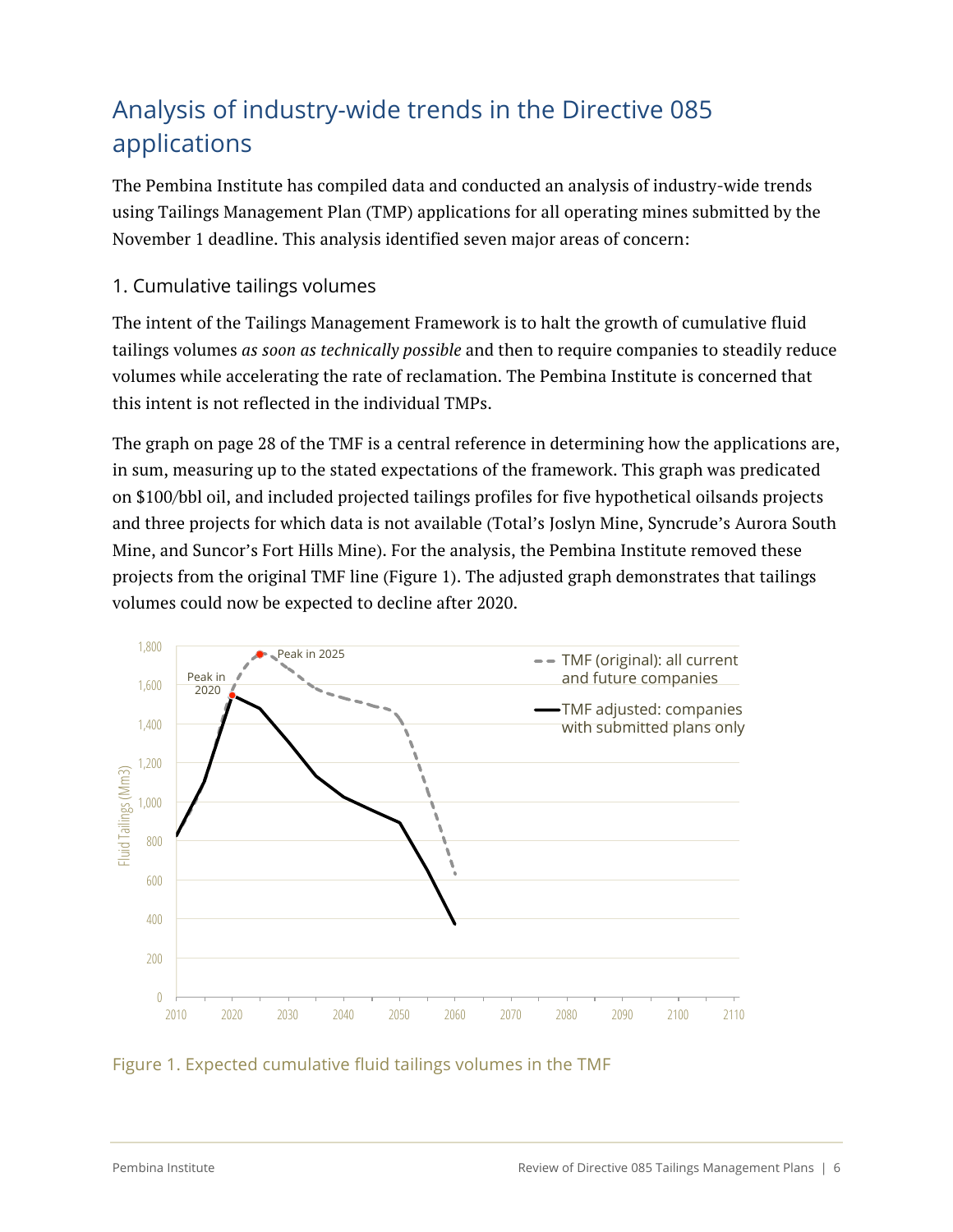The Pembina Institute combined the projected fluid tailings volumes from all tailings data available to date, and compared it with the adjusted TMF graph. This analysis has demonstrated that, based on the profiles submitted, cumulative fluid tailings will not be reduced from the landscape until 2037 (Figure 2).After 50 years of unconstrained growth, waiting 20 more years before tailings ponds begin to shrink is not consistent with the goals of the TMF.



Figure 2. Analysis of cumulative fluid tailings volumes

### 2. Compliance and enforcement

The enforcement mechanisms for non-compliance under Directive 085 will be determined based on pre-existing AER protocols and tools in *ICAF* and Manual 013.<sup>21</sup> For each of the four non-compliance levels delineated within the TMF and Directive 085, management actions will be selected from a range of options based on the discretion of the AER and its assessment of what is appropriate in each individual case.

However, since Directive 085 itself was designed to be highly flexible, this significant degree of flexibility in the compliance and enforcement regime is concerning. The Pembina Institute recommends that clear and pre-determined enforcement actions be prescribed for each of the four non-compliance levels delineated within the TMF and D085. The AER should additionally justify how the enforcement mechanisms selected for each non-compliance level will be effective in compelling companies to address problem(s) urgently and effectively. These

<sup>21</sup> AER, *DRAFT Directive 085: Fluid Tailings Management* (2017). https://www.aer.ca/rules-andregulations/directives/directive-085-draft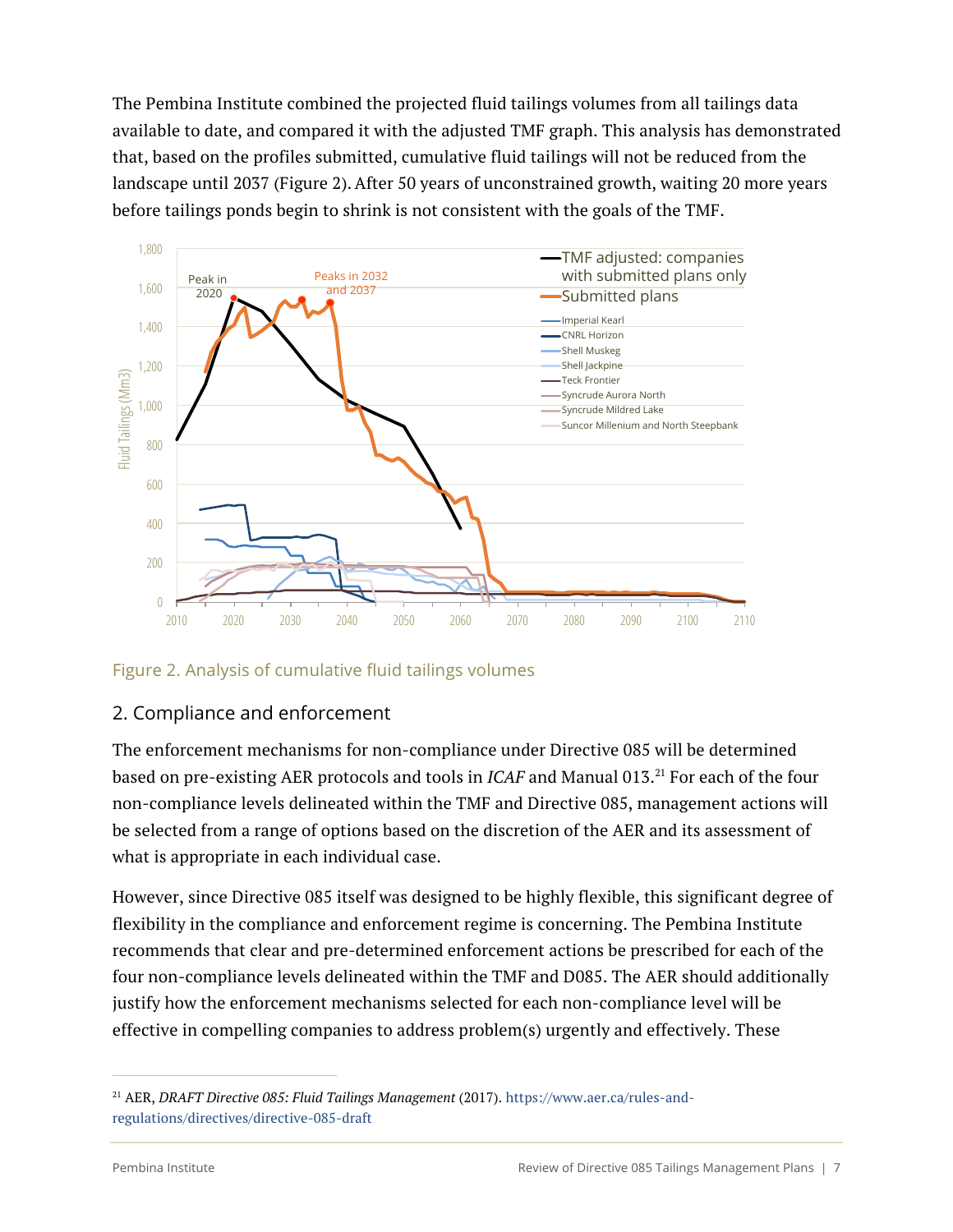measures will be necessary to regain the trust of the public following the lack of enforcement of Directive 074.

### 3. Water-capped tailings

All but two mines currently plan to rely heavily on water capping, wherein tailings are placed in mined-out pits and covered in water to "treat" them in perpetuity. There are persistent technical and research gaps with water capping, as well as policy gaps involving the use of open water management systems; therefore, it should not be accepted as a primary treatment technology. Rather, tailings management plans must be based on proven technologies only. Both Directive 085 and the TMF explicitly require comprehensive contingency plans for any proposition of water capped tailings, which have for the most part not been provided by the submitted TMPs. It is imperative that anywhere water-capped tailings are proposed, comprehensive and realistic contingency plans must be included.

### 4. Determination of RTR criteria

Ready-to-reclaim (RTR) criteria are currently being assessed on a case-by-case basis by the AER as it reviews each application. Thus far, this process is a regulatory 'black box*'* that is not open to stakeholders or the public.

The Directive's effectiveness will ultimately rest on what the AER accepts as the criteria for sufficient 'treatment.' It is thus imperative that all stakeholders understand how RTR criteria are selected for each project, and how to independently judge the stringency and industry-wide consistency of the AER's conditions.

### 5. Progressive reclamation

The objective of the TMF, as explicitly stated within Section 3.4, is "[to ensure] fluid tailings are treated and reclaimed progressively during the life of the project."<sup>22</sup> However, in the Directive 085 applications submitted to date, there is substantial variation among the plans in their commitment to progressive reclamation both during and after operations. For instance, reclamation timelines vary drastically, with some plans expecting landscapes to be reclaimed within 15 years of the end of mining operations, while other plans predict 70 years (Figure 3).

<sup>22</sup> *Lower Athabasca Region: Tailings Management Framework for the Mineable Athabasca Oil Sands,* 8.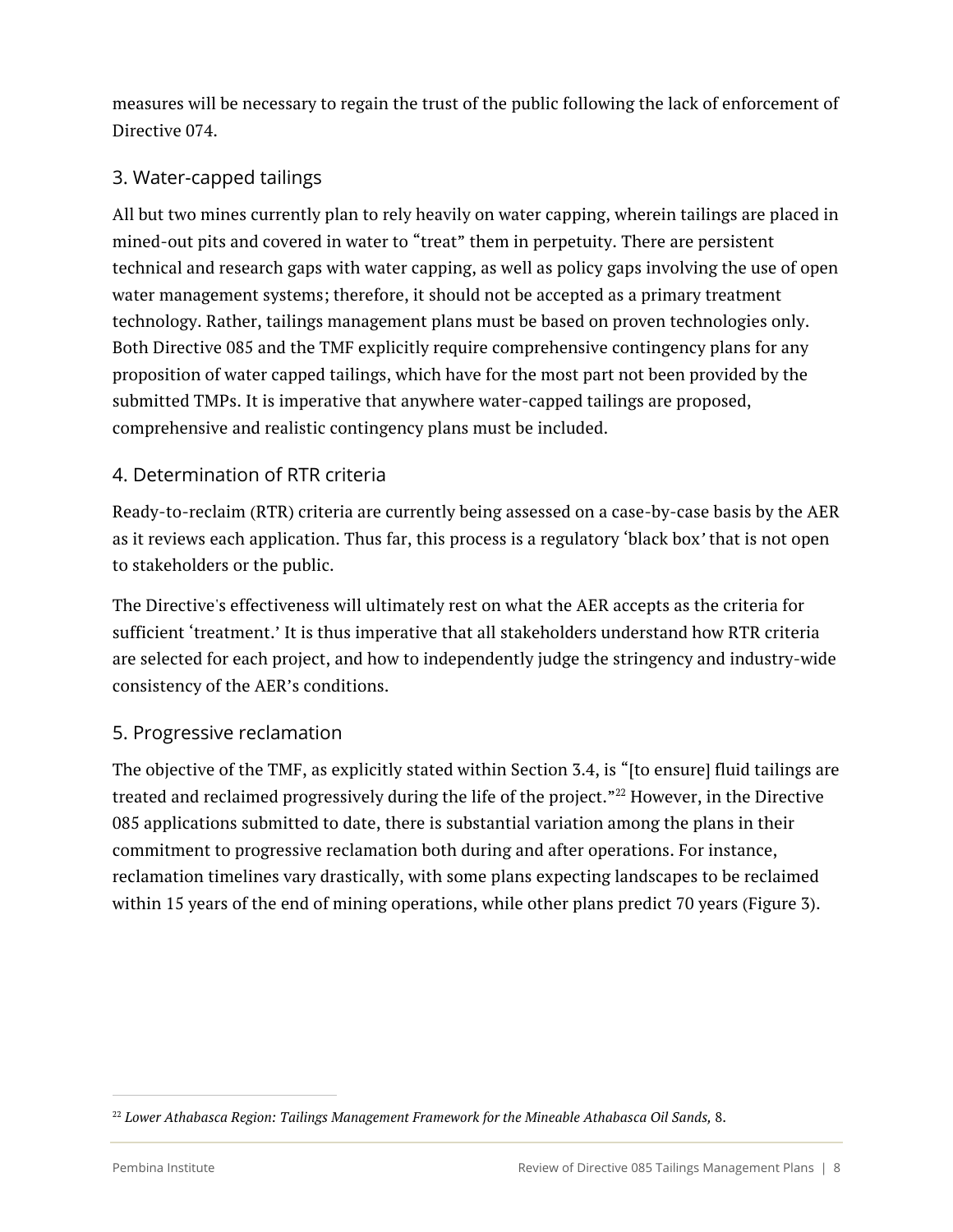

#### Figure 3. Comparative timelines for terrestrial tailings reclamation

This high degree of variability is problematic, and is a result of a significant policy gap regarding reclamation and closure requirements. The Government of Alberta has informally expressed an intention to address this in coming years, but it is difficult to reconcile the stated objective of the TMF when such an important piece of the puzzle is still missing.

### 6. Public liability and the Mine Financial Security Program

Public liability is central to any discussion of tailings treatment and progressive reclamation, as the extent to which true costs for fluid tailings management will be covered by the Mine Financial Security Program (MFSP) is not yet clear. In December 2015 the Alberta auditor general released a report that estimated total reclamation liabilities for Alberta oilsands mines at \$20.8 billion. However, under the 2011 MFSP only \$1.57 billion is currently being held in securities for these sites.<sup>23</sup> This is in part because the MFSP is designed heavily around assets, whereby oilsands developers may offer undeveloped oilsands deposits as collateral for their liability costs. The Government of Alberta will only collect securities for the full costs of reclamation near the end of mine life.

This policy gap should be addressed effectively and inclusively as soon as possible, especially as the majority of operating mines are expected to operate well into the mid- to late 21<sup>st</sup> century.

<sup>23</sup> Auditor General of Alberta, *Report of the Auditor General of Alberta* (2015). https://www.oag.ab.ca/webfiles/reports/OAG%20Report%20July%202015.pdf